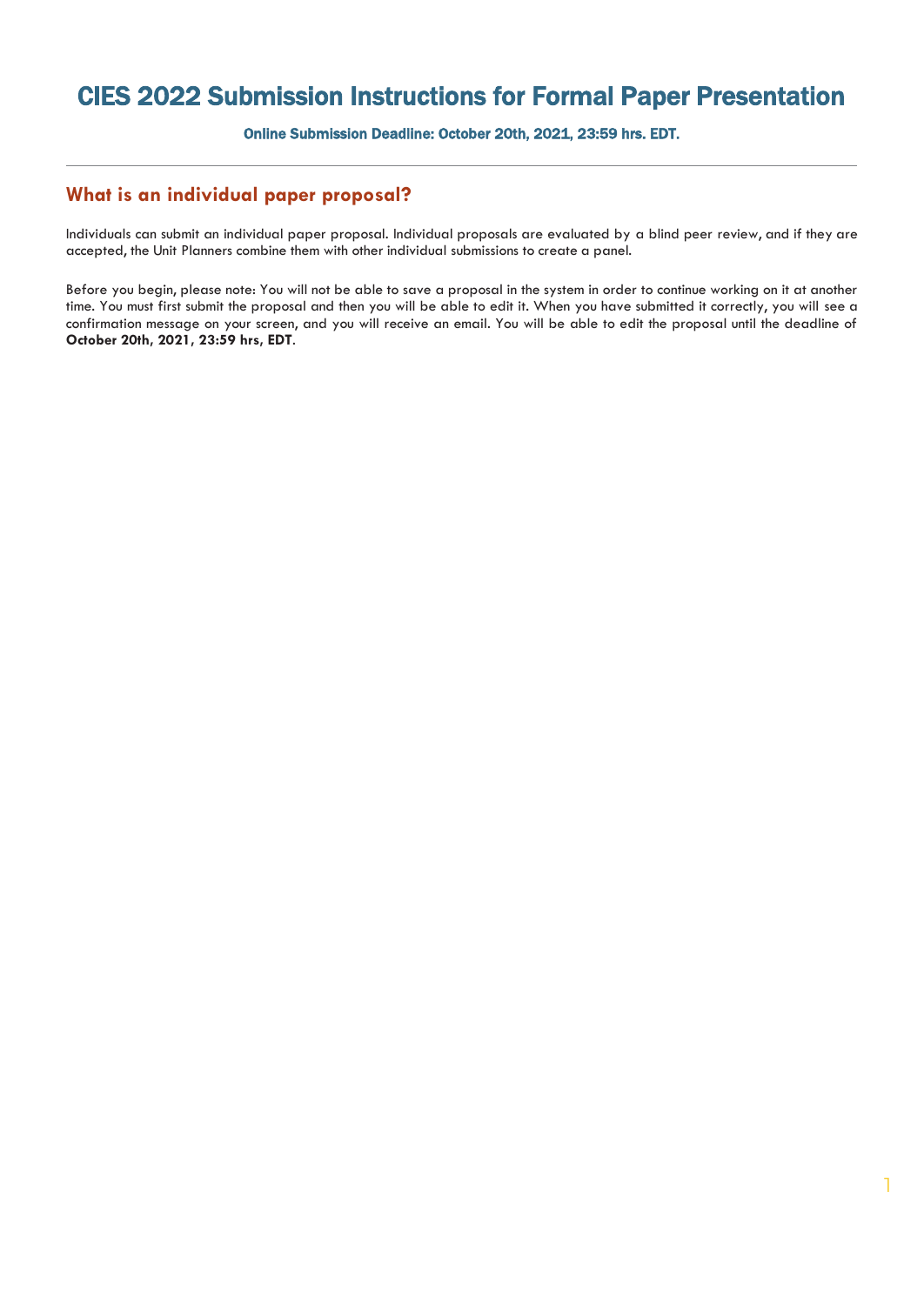## Instructions for Submitting a Formal Paper Presentation for CIES 2022

**Step 1:** To login: Click on the link [https://cies.lasaweb.org/proposals/.](https://cies.lasaweb.org/proposals/)

If you have a current CIES membership please click on the button "Login with CIES account" (1) and complete the information with your *User Name* and *Password*, If you do not have a current CIES membership please create a Guest Account clicking on "Create Guest Account" (2) complete the form and "Submit", then click on "Submit a Proposal" (on the top of the screen) and then on "Login with guest account" (3), and complete the information with your Guest account credentials: User Name and Password.

| You must be logged in to access the submission system. Please login to continue.<br>Select "Login with CIES Account" if you have a current CIES membership.<br>Select "Login with Guest Account" if you have already created a Guest account.<br>Select "Create Guest Account" if you do not have a current CIES membership. |  |  |  |  |  |  |  |
|------------------------------------------------------------------------------------------------------------------------------------------------------------------------------------------------------------------------------------------------------------------------------------------------------------------------------|--|--|--|--|--|--|--|
|                                                                                                                                                                                                                                                                                                                              |  |  |  |  |  |  |  |
| <b>ITH GUEST ACCOUNT</b>                                                                                                                                                                                                                                                                                                     |  |  |  |  |  |  |  |
| CREATE GUEST ACCOUNT                                                                                                                                                                                                                                                                                                         |  |  |  |  |  |  |  |

Then, click on "Proposal Submission Site" button



## **Step 2**: Select *"Submit a proposal"*.



**Step 3:** Select *"Submit Proposal to General Pool, SIG, or Committee"*.

| <b>Submit a New Proposal</b>                                                                   |                                                                      |  |  |  |  |  |  |  |
|------------------------------------------------------------------------------------------------|----------------------------------------------------------------------|--|--|--|--|--|--|--|
|                                                                                                | Submit Proposal to General Pool, SIG, or Committee                   |  |  |  |  |  |  |  |
| <b><i><u>BREERERS</u></i></b><br>Submit Proposal to New Scholars Committee Mentoring Workshops |                                                                      |  |  |  |  |  |  |  |
|                                                                                                | Submit a Pre-Conference Workshop, Book Launch, or Visual Art Exhibit |  |  |  |  |  |  |  |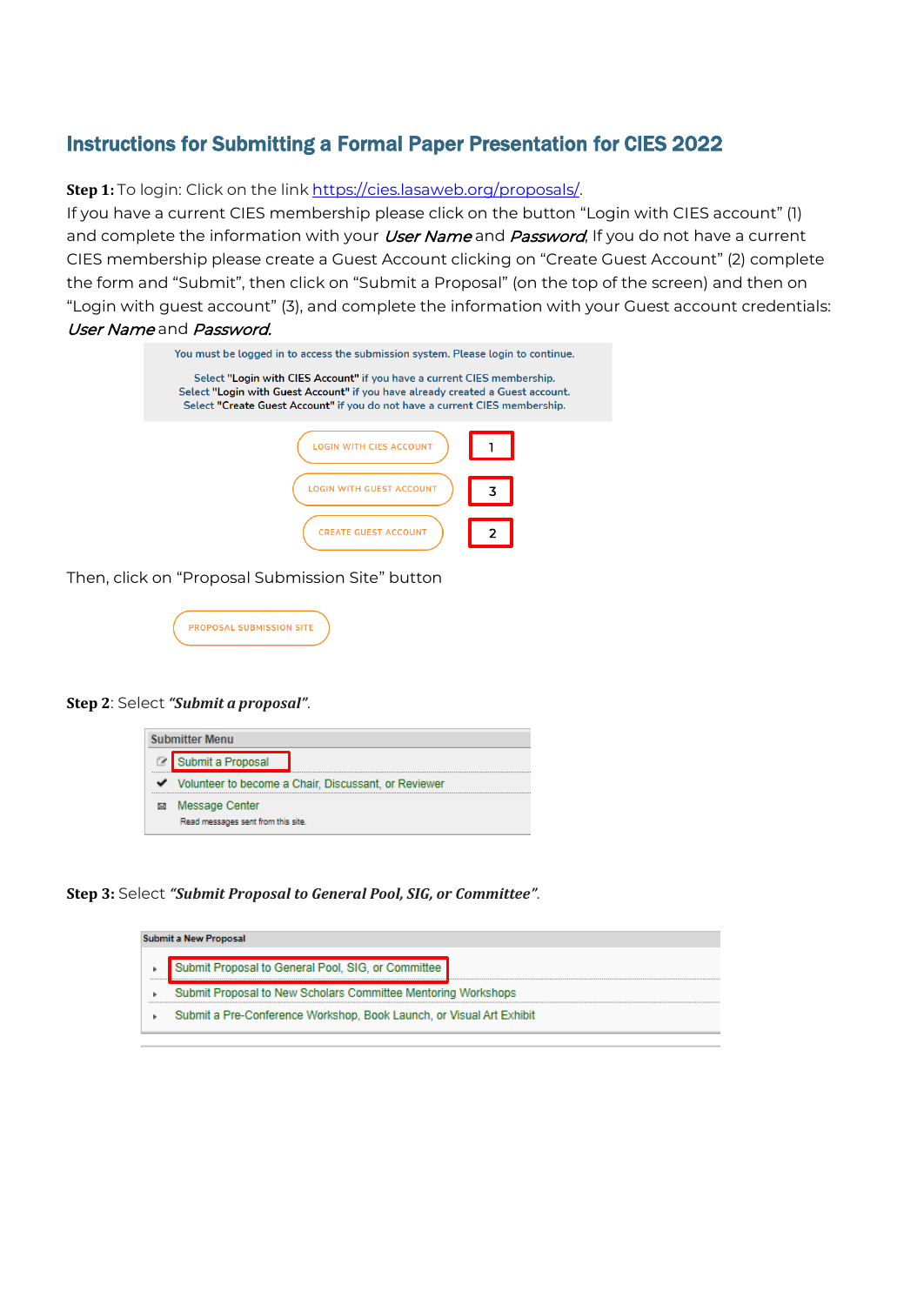**Step 4:** Select "General Pool", a SIG, or a Committee.

| <b>General Pool</b>                                                     |  |
|-------------------------------------------------------------------------|--|
| Committee: Gender & Education                                           |  |
| Committee: UREAG (Under-represented Racial, Ethnic, and Ability Groups) |  |
| African Diaspora SIG                                                    |  |
| Africa SIG                                                              |  |
| <b>Citizenship and Democratic Education SIG</b>                         |  |
| Contemplative Inquiry and Holistic Education SIG                        |  |
| Cultural Contexts of Education and Human Potential SIG                  |  |
| <b>Early Childhood Development SIG</b>                                  |  |
| East Asia SIG                                                           |  |
| <b>Economics and Finance of Education SIG</b>                           |  |
| Education, Conflict, and Emergencies SIG                                |  |
| <b>Environmental and Sustainability Education SIG</b>                   |  |
| <b>Eurasia SIG</b>                                                      |  |
| <b>Globalization &amp; Education SIG</b>                                |  |
| <b>Global Literacy SIG</b>                                              |  |
| <b>Global Mathematics Education SIG</b>                                 |  |
| <b>Global Migration SIG</b>                                             |  |
| <b>Higher Education SIG</b>                                             |  |
| <b>Inclusive Education SIG</b>                                          |  |
| Indigenous Knowledge and the Academy SIG                                |  |
| Information and Communication Technologies for Development (ICT4D) SIG  |  |

**Step 5:** Under *"Individual Presentation"*, select "*Formal Paper Presentation*".



**Step 6:** Select "Yes" to the proposal submission policies, enter paper Title and Proposal information, and select *Central Concepts* (if you select one or more than one of the four first options, do not select the fifth one), Keyword(s), Type or research and Mode of Presentation (that information is mandatory). Language other than English, Abstract in another language, Geographic Descriptors, Other Geographic Descriptor and Additional Information are optional. Then click on "Accept and Continue" when finished. The paper title must be in mixed case (not all caps).

**Step 7:** You should automatically be the selected author of your paper and should be a "Presenter". You can remove it in case you were not the presenter, just by selecting "remove". To find co-presenters or Non-presenting authors of the paper, write their last names (or part of it) in the box, and click on "Search for Author" (Step I), look for the co- author under his/her last name, and select "Add Non-Presenter" or "Add Presenter" close to the name (Step II). When completed, click on "Accept and Continue" (Step III).

| then be given an option to add him/her from that table.<br>Figure 1: If a co-author is NOT already in the conference database, you will still need to type his/her name in the search box as a<br>appear.<br>Last Name ruscalleda<br>Step  <br>Search <b>consumer</b> | F a co-author is already in the conference database, his/her name will be matched and will appear in a table below. You will<br>precaution against duplicate submissions. After the preliminary search, an option to enter a new co-author into the database will |             | Click the "Accept and Continue" button to proceed after you have selected your submission's Authors. | Step III                 | Accept and Continue |  |  |  |
|-----------------------------------------------------------------------------------------------------------------------------------------------------------------------------------------------------------------------------------------------------------------------|-------------------------------------------------------------------------------------------------------------------------------------------------------------------------------------------------------------------------------------------------------------------|-------------|------------------------------------------------------------------------------------------------------|--------------------------|---------------------|--|--|--|
| <b>Choose From List of Authors</b>                                                                                                                                                                                                                                    |                                                                                                                                                                                                                                                                   |             |                                                                                                      |                          |                     |  |  |  |
| The results from your search will appear below. To add someone, select "Add Author" in the "Action" field to the far right of the Author's name.                                                                                                                      |                                                                                                                                                                                                                                                                   |             |                                                                                                      |                          |                     |  |  |  |
|                                                                                                                                                                                                                                                                       |                                                                                                                                                                                                                                                                   |             |                                                                                                      |                          |                     |  |  |  |
| # Person                                                                                                                                                                                                                                                              | <b>Email Address</b>                                                                                                                                                                                                                                              | Affiliation | Action                                                                                               | <b>Add Non-Presenter</b> |                     |  |  |  |
|                                                                                                                                                                                                                                                                       |                                                                                                                                                                                                                                                                   |             | <b>Add Presenter</b>                                                                                 |                          |                     |  |  |  |
| 2 Ruscalleda, Mara                                                                                                                                                                                                                                                    | mrusca@gmail.com                                                                                                                                                                                                                                                  | AOS         | Step II<br><b>Add Presenter</b>                                                                      | <b>Add Non-Presenter</b> |                     |  |  |  |
| <b>Author not listed?</b>                                                                                                                                                                                                                                             |                                                                                                                                                                                                                                                                   |             |                                                                                                      |                          |                     |  |  |  |

**Note:** If you do not find your co-author(s) in the list, this is because they are new submitters. In that case, you have to ask the new participant to go to [https://cies.lasaweb.org/proposals/](https://cies.lasaweb.org/proposals/,) and create the